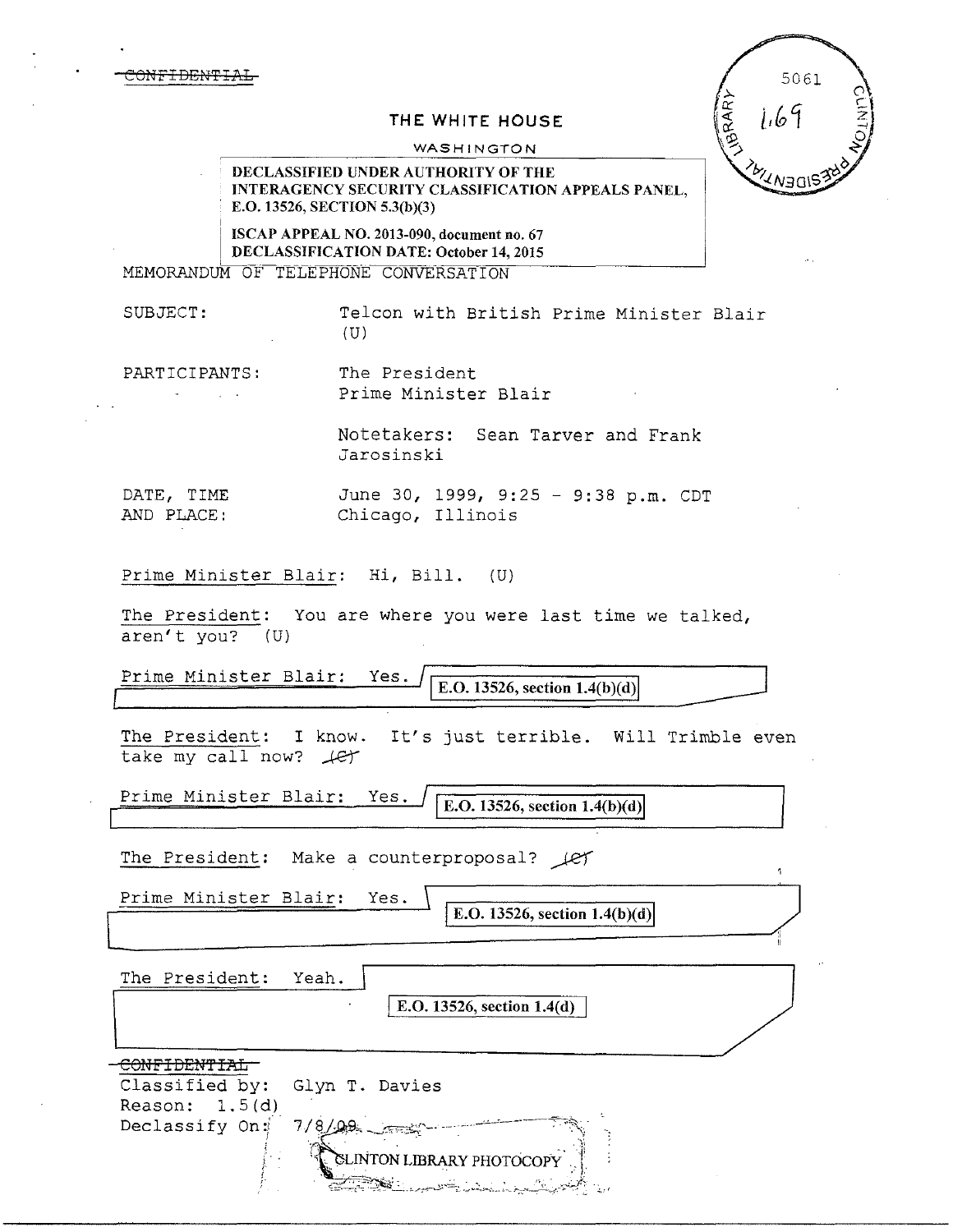**E.O.** 13526, section  $1.4(b)(d)$ 

Prime Minister Blair:

The President: Is that their counterproposal one?  $\mathcal{L}$ 

Prime Minister Blair: /

The President: What is Gerry Adams saying in response?  $(\mathcal{L}f)$ 

Prime Minister Blair: |

The President: You mean put that through Parliament?  $(2)$ 

Prime Minister Blair: /

The President: What did he say?  $+e^+$ 

Prime Minister Blair: E.O. 13526, section 1.4(b)(d)

The President: Do you think keeping them up all night will get them weary and make them give in?  $\mu$ 

| المنكوسين                                                                                                             |  |
|-----------------------------------------------------------------------------------------------------------------------|--|
|                                                                                                                       |  |
| <b>LINTON LIBRARY PHOTOCOPY</b>                                                                                       |  |
| <b>Republications in the state of the second state of the second state of the second state of the second state of</b> |  |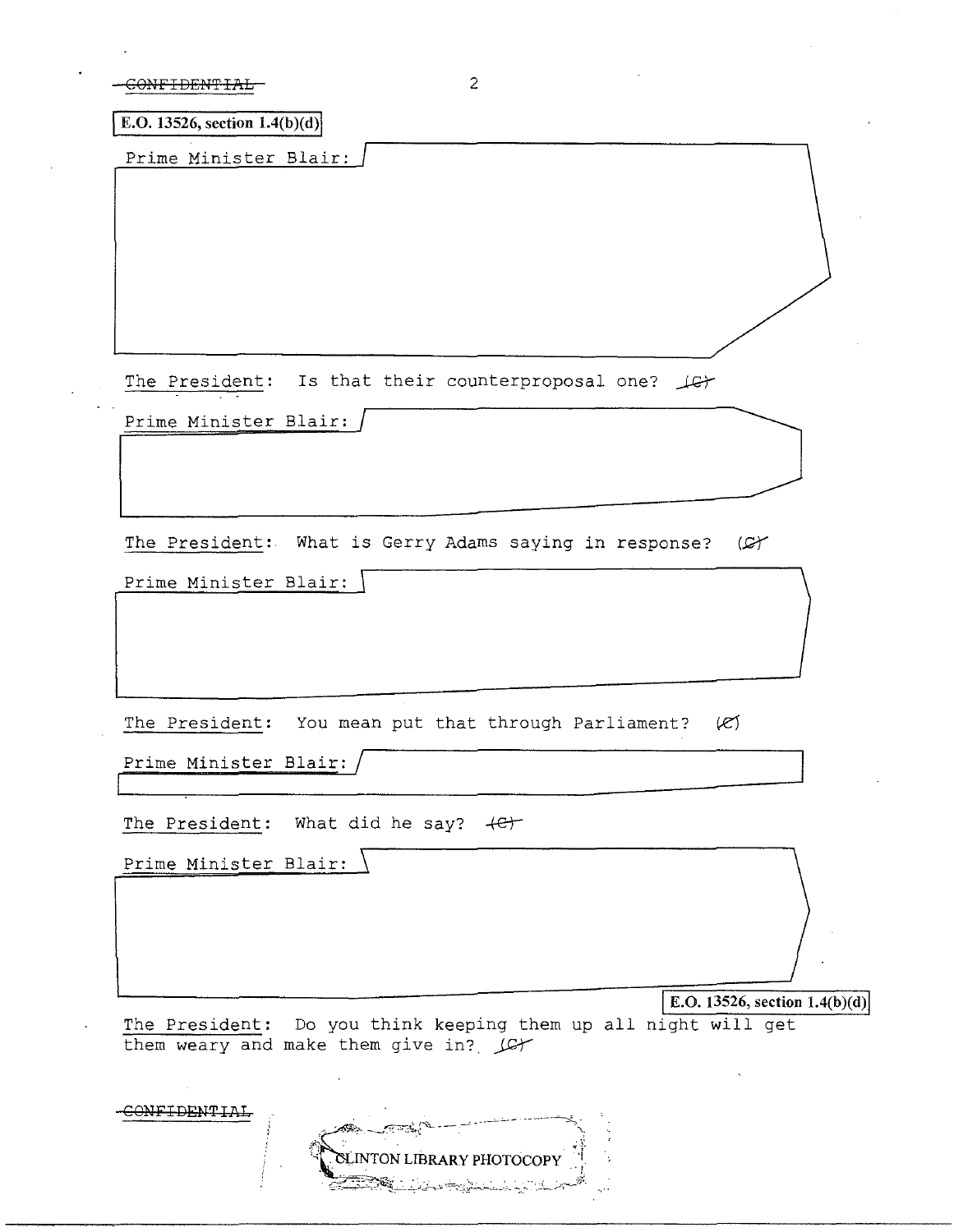CONFIDENTIAL 3

| E.O. 13526, section $1.4(b)(d)$ |  |
|---------------------------------|--|
| Prime Minister Blair:           |  |
|                                 |  |

The President: You mean let them get a little sleep.  $\downarrow$ G $\downarrow$ 

Prime Minister Blair: Yes. Prime Minister Blair: Yes.

The President:

[ **E.O. 13526, section 1.4(d)** 

Is there anything I

can say to Gerry Adams? Anything the United States can offer them to help them politically to move closer to where Trimble is? You know I actually have far more popularity within the Catholic community than the Protestant community. Most of the Protestants think I am a turncoat.  $(ef)$ 

Prime Minister Blair:

The President: You offered him an act of Parliament, right? لبن  $\cal{L}$ 

Prime Minister Blair: Yes.



**E.O. 13526, section 1.4(b)(d)**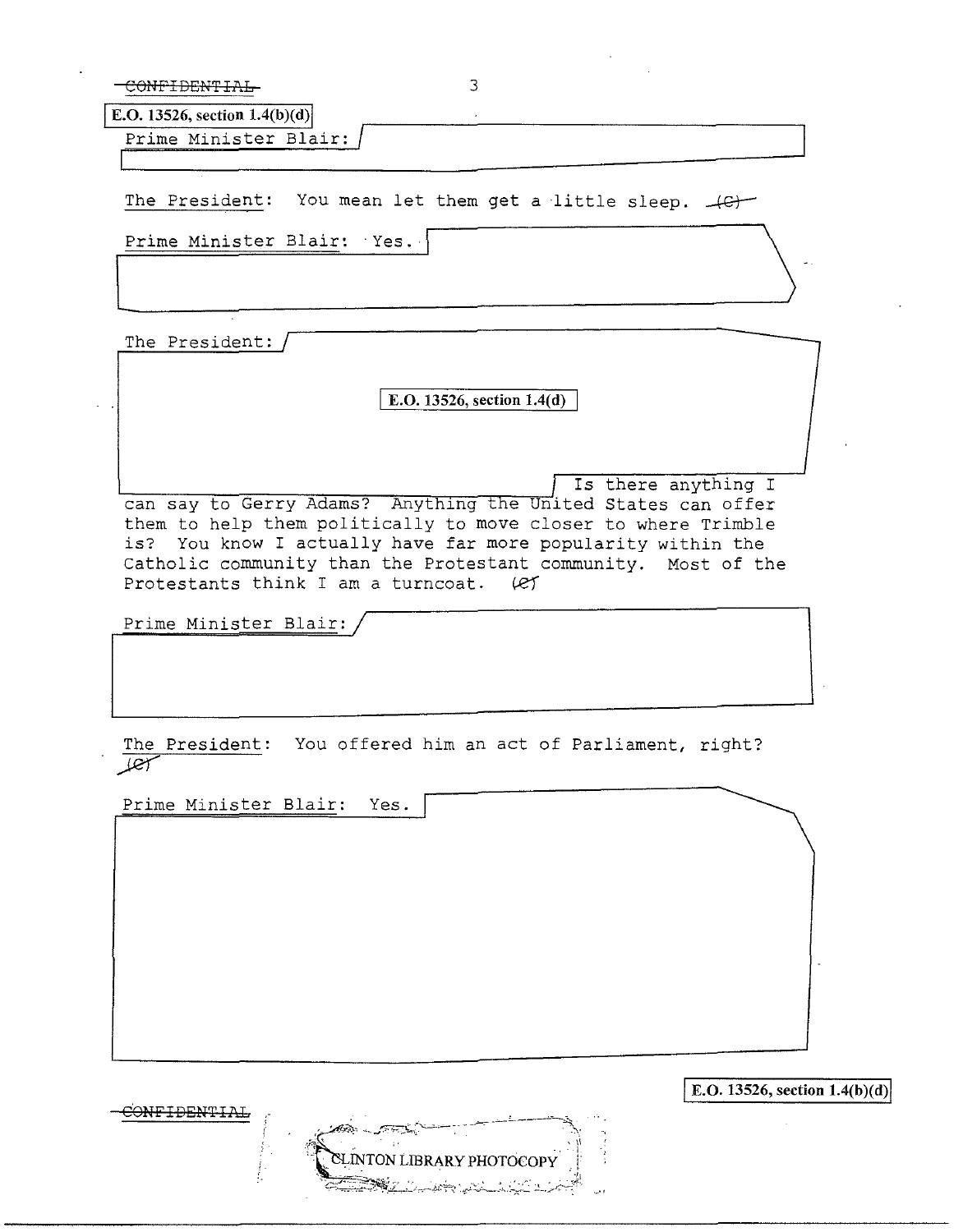| 4<br>CONFIDENTIAL                                                                                                                                        |
|----------------------------------------------------------------------------------------------------------------------------------------------------------|
| E.O. 13526, section $1.4(b)(d)$                                                                                                                          |
| The President: So, they are not a judge of it? $\text{Ler}$                                                                                              |
| Prime Minister Blair: Yes.<br>(⊄)                                                                                                                        |
| The President: God, I think that is the best deal. $\left\lbrace \in \right\rbrace$                                                                      |
| Prime Minister Blair:                                                                                                                                    |
| The President: Do you think Trimble will take that?<br>let                                                                                               |
| Prime Minister Blair:                                                                                                                                    |
| The President: But Gerry thinks that is like crying uncle. $\downarrow$ G+                                                                               |
| Prime Minister Blair:                                                                                                                                    |
|                                                                                                                                                          |
|                                                                                                                                                          |
|                                                                                                                                                          |
|                                                                                                                                                          |
| The President: Especially if Great Britain can be the quarantor<br>If you have legal authority; they won't<br>of both sides.<br>understand that.<br>$+e$ |
| Prime Minister Blair:                                                                                                                                    |
|                                                                                                                                                          |
|                                                                                                                                                          |
|                                                                                                                                                          |
|                                                                                                                                                          |
|                                                                                                                                                          |
|                                                                                                                                                          |
|                                                                                                                                                          |

E.O. 13526, section 1.4(b)(d)

The President: Yes. So I should tell Adams that Trimble will help him work through that?  $\mathcal{H}$ 

LINTON LIBRARY PHOTOCOP

CONFIDENTIAL